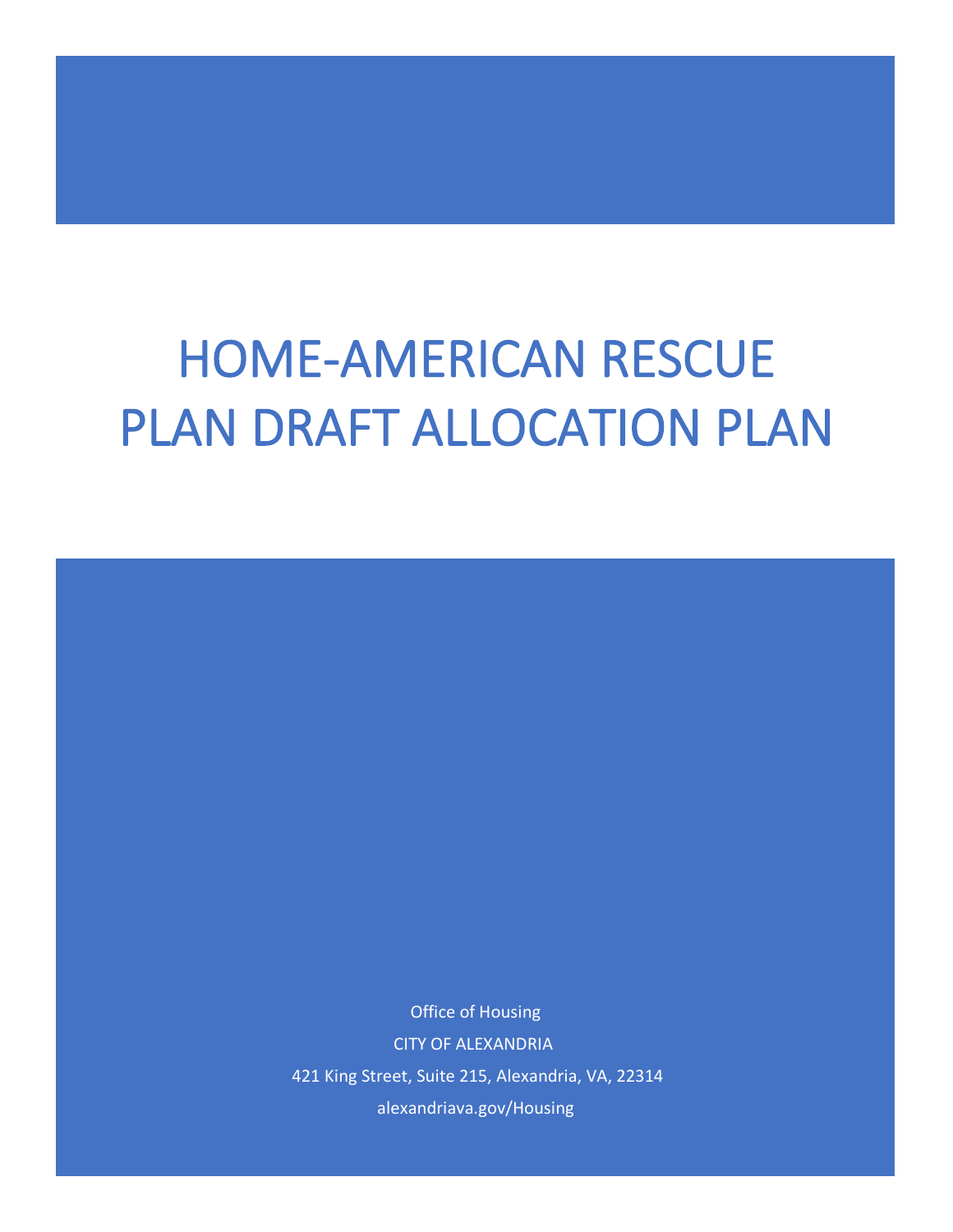#### **Participating Jurisdiction:** City of Alexandria **Date:** 3/21/22

#### **Consultation**

*Before developing its plan, a PJ must consult with the CoC(s) serving the jurisdiction's geographic area, homeless and domestic violence service providers, veterans' groups, public housing agencies (PHAs), public agencies that address the needs of the qualifying populations, and public or private organizations that address fair housing, civil rights, and the needs of persons with disabilities, at a minimum. State PJs are not required to consult with every PHA or CoC within the state's boundaries; however, local PJs must consult with all PHAs (including statewide or regional PHAs) and CoCs serving the jurisdiction.* 

#### *Summarize the consultation process:*

Information about the HOME-ARP program was presented at regular meetings of the Alexandria Housing Affordability Advisory Committee and the Partnership to Prevent and End Homelessness (the Partnership), the Continuum of Care for the City of Alexandria. These two bodies contain members and representatives of multiple organizations who were required to be consulted, such as the local housing authority and homeless service providers. Information was also presented at a joint meeting of the Office of Housing and the Office of Community Services (OCS)<sup>1</sup>.

Following these meetings, the Office of Housing was contacted by Carpenter's Shelter, Friends of Guest House, and Volunteers of America seeking more information on the HOME-ARP program and if the funding could be used for their services. The Office of Housing also contacted the Partnership to verify the statistics on homelessness in Alexandria were correct based on the latest Point-in-Time count.

<span id="page-1-0"></span><sup>&</sup>lt;sup>1</sup> A division of the Department of Community and Human Services (DCHS)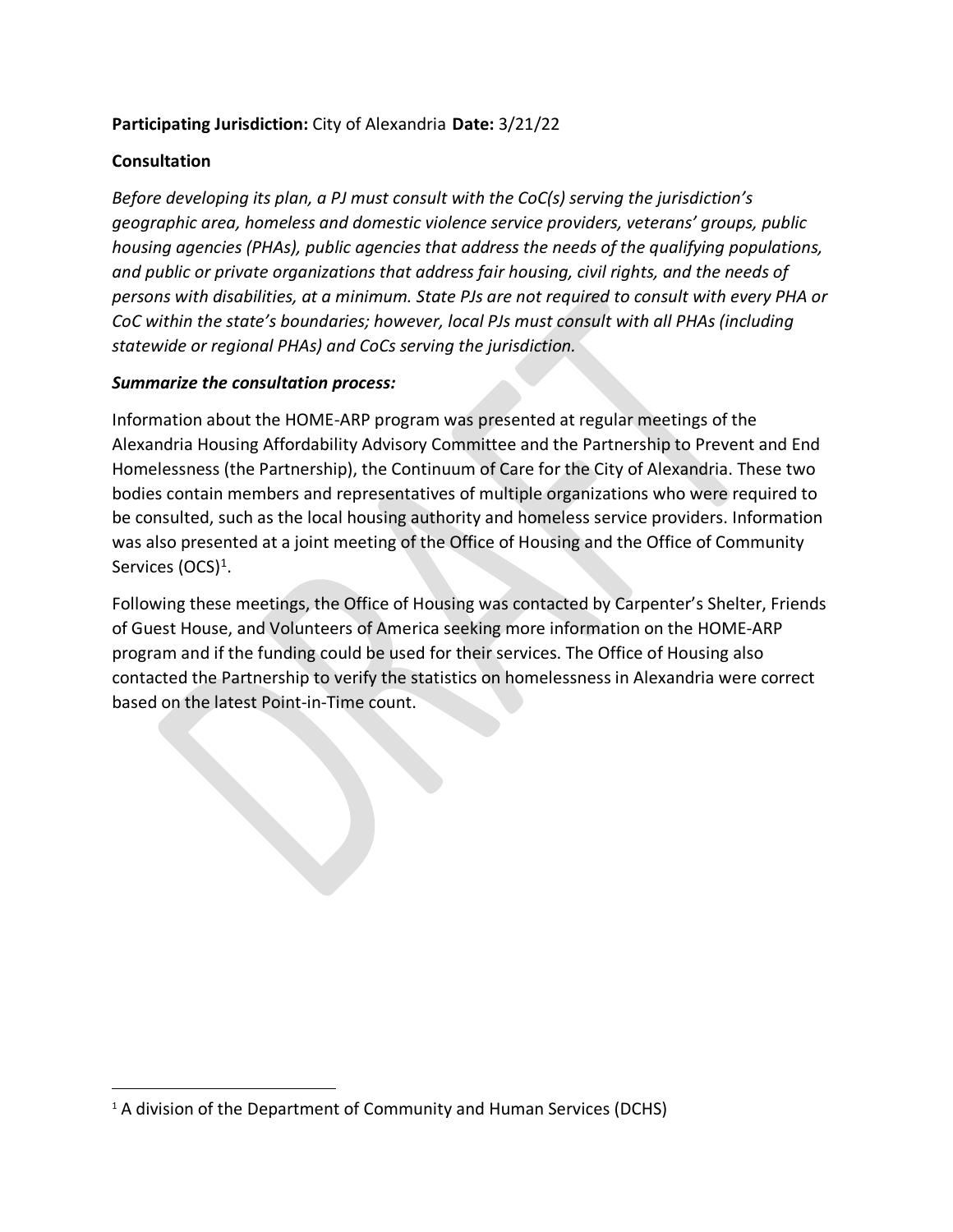*List the organizations consulted, and summarize the feedback received from these entities.*

| <b>Agency Name</b>                                                                          | <b>Agency Type</b>                            | <b>Method of</b><br><b>Consultation</b> | <b>Feedback</b>                                                                                                              |
|---------------------------------------------------------------------------------------------|-----------------------------------------------|-----------------------------------------|------------------------------------------------------------------------------------------------------------------------------|
| <b>Partnership to Prevent and</b><br><b>End Homelessness</b>                                | Continuum of Care                             | Meeting; email                          | Emailed verifying the number of<br>available shelter beds and unhoused<br>households                                         |
| <b>Carpenter's Shelter</b>                                                                  | Homeless shelter and service<br>provider      | Meeting; email                          | Representatives contacted the Office of<br>Housing about funding transitional and<br>permanent supportive housing programs   |
| Alexandria Redevelopment<br>and Housing Authority                                           | <b>Public Housing Authority</b>               | Meeting                                 | None provided                                                                                                                |
| <b>Friends of Guest House</b>                                                               | Re-entry services and<br>transitional housing | Meeting; email                          | Representatives contacted the Office of<br>Housing about funding transitional<br>housing and supportive services<br>programs |
| <b>Volunteers of</b><br>America/Alexandria<br><b>Community Shelter</b>                      | Homeless shelter                              | Meeting; phone call                     | Representatives contacted the Office of<br>Housing about the program activity<br>selection process                           |
| <b>Department of Community</b><br>and Human Services/Office of<br><b>Community Services</b> | Service provider                              | <b>Meeting</b>                          |                                                                                                                              |
|                                                                                             |                                               |                                         |                                                                                                                              |
|                                                                                             |                                               |                                         |                                                                                                                              |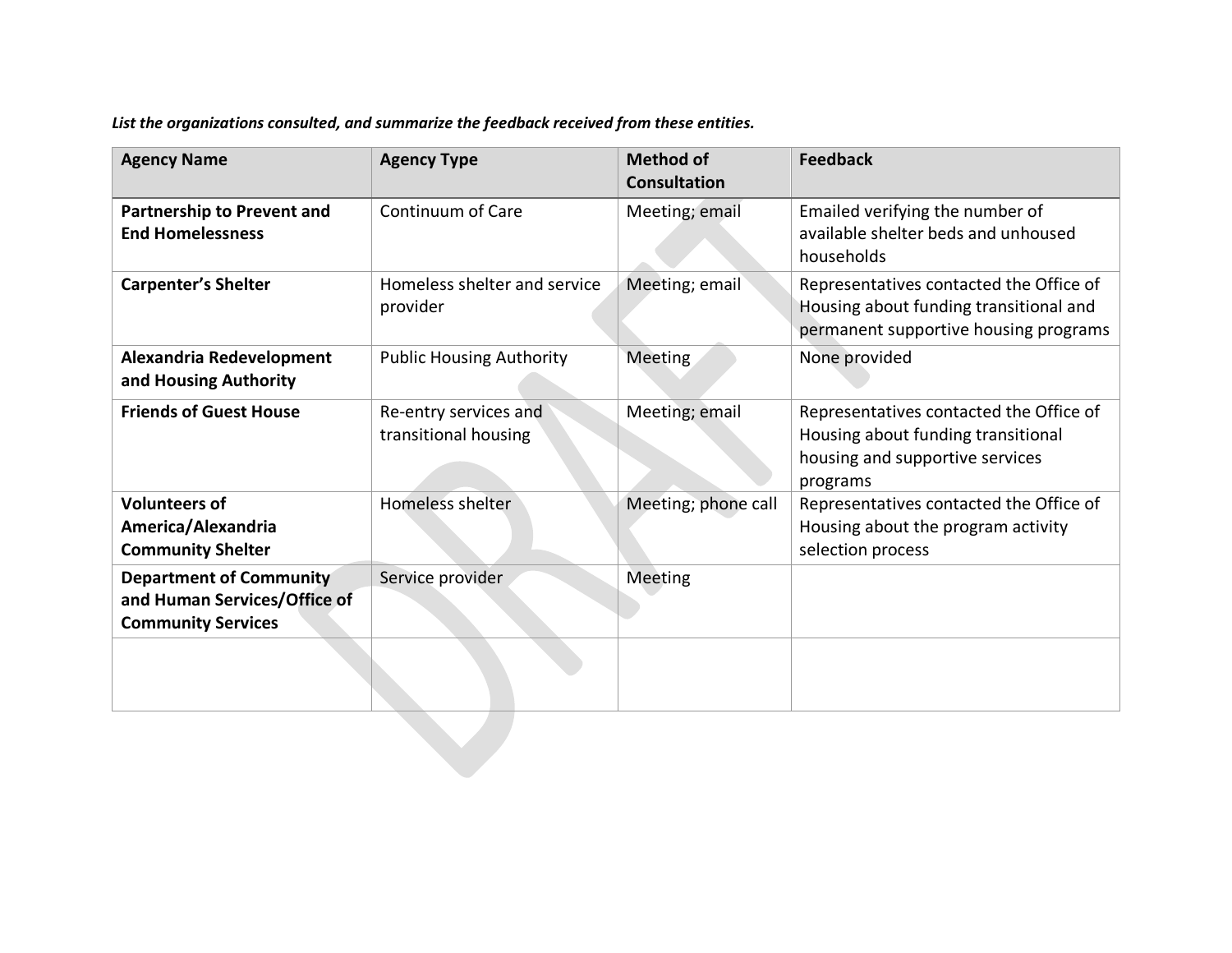#### **Public Participation**

# *Describe the public participation process, including information about and the dates of the public comment period and public hearing(s) held during the development of the plan:*

• *Public comment period: start date –* 3/21/22 *end date –* 4/22/22

#### • *Public hearing:* 4/23/22

The Draft Allocation Plan was released for public comment on March 21, 2022. Notice of the public comment period and date of the public hearing was provided in English- and Spanishlanguage newspapers of general circulation, as well as via the City's eNews mailing list, the Office of Housing's social media accounts, and the Office of Housing webpage.

The Draft Allocation Plan was available online at the Office of Housing's webpage and in hard copy at every City library and the Office of Housing. Translations and accessible versions of the document were available upon request. Copies were emailed to all the groups consulted as well as other community groups and requests were made for organizations to share the plan with their members and residents. Comments were accepted via email and postal mail, as well as inperson at the public hearing.

#### *Describe any efforts to broaden public participation:*

Comment period in progress.

*A PJ must consider any comments or views of residents received in writing, or orally at a public hearing, when preparing the HOME-ARP allocation plan.* 

# *Summarize the comments and recommendations received through the public participation process:*

Comment period in progress.

*Summarize any comments or recommendations not accepted and state the reasons why:* 

Comment period in progress.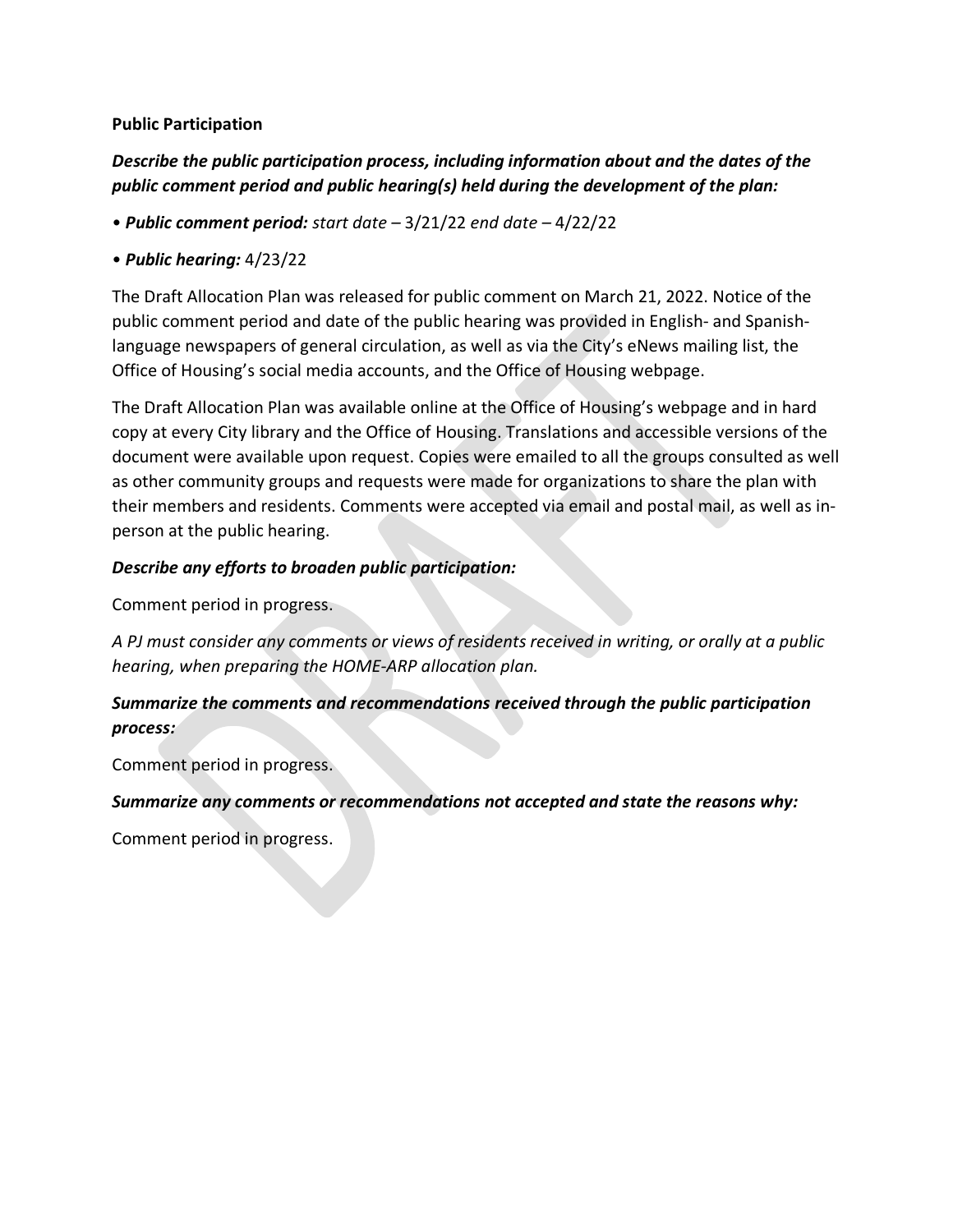#### **Needs Assessment and Gaps Analysis**

*PJs must evaluate the size and demographic composition of qualifying populations within its boundaries and assess the unmet needs of those populations. In addition, a PJ must identify any gaps within its current shelter and housing inventory as well as the service delivery system. A PJ should use current data, including point in time count, housing inventory count, or other data available through CoCs, and consultations with service providers to quantify the individuals and families in the qualifying populations and their need for additional housing, shelter, or services. The PJ may use the optional tables provided below and/or attach additional data tables to this template.*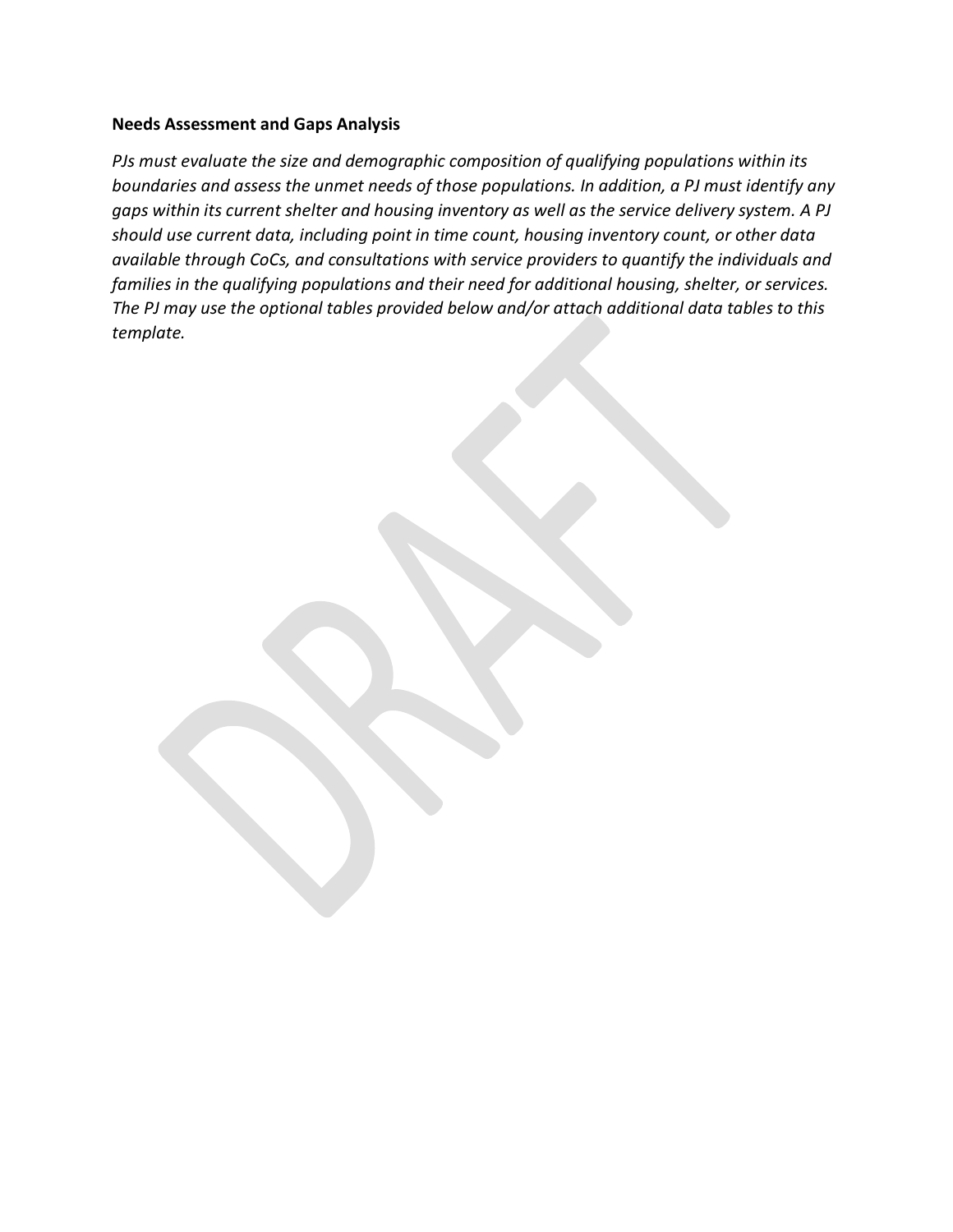| <b>Homeless</b>                           |                          |               |                     |                            |                     |                             |                              |                |                         |                     |               |                     |               |
|-------------------------------------------|--------------------------|---------------|---------------------|----------------------------|---------------------|-----------------------------|------------------------------|----------------|-------------------------|---------------------|---------------|---------------------|---------------|
|                                           | <b>Current Inventory</b> |               |                     | <b>Homeless Population</b> |                     |                             | <b>Gap Analysis</b>          |                |                         |                     |               |                     |               |
|                                           |                          | Family        |                     | <b>Adults Only</b>         | <b>Vets</b>         | Adult<br>Family             |                              |                |                         | Family              |               | <b>Adults Only</b>  |               |
|                                           | # of<br><b>Beds</b>      | # of<br>Units | # of<br><b>Beds</b> | # of<br>Units              | # of<br><b>Beds</b> | HH (at<br>least 1<br>child) | <b>HH</b><br>(w/o)<br>child) | <b>Vets</b>    | <b>Victims</b><br>of DV | # of<br><b>Beds</b> | # of<br>Units | # of<br><b>Beds</b> | # of<br>Units |
| Emergency<br>Shelter                      | 68                       | $\#$          | 77                  | #                          | $\mathbf 0$         |                             |                              |                |                         |                     |               |                     |               |
| Transitional<br><b>Housing</b>            | 32                       | $\#$          | 14                  | #                          | $\overline{2}$      |                             |                              |                |                         |                     |               |                     |               |
| Permanent<br>Supportive<br><b>Housing</b> | 8                        | #             | 39                  | #                          | $\overline{2}$      |                             |                              |                |                         |                     |               |                     |               |
| Other<br>Permanent                        |                          |               |                     |                            |                     | #                           | #                            | $\#$           | #                       |                     |               |                     |               |
| Sheltered<br>Homeless                     |                          |               |                     |                            |                     | 86                          | 110                          | $\overline{2}$ | #                       |                     |               |                     |               |
| Unsheltered<br>Homeless                   |                          |               |                     |                            |                     | $\overline{0}$              | 11                           | 1              | 井                       |                     |               |                     |               |
| <b>Current Gap</b>                        |                          |               |                     |                            |                     |                             |                              |                |                         | $\Omega$            | #             | 4                   | #             |

#### **OPTIONAL Homeless Needs Inventory and Gap Analysis Table**

**Suggested Data Sources:** 1. Point in Time Count (PIT); 2. Continuum of Care Housing Inventory Count (HIC); 3. Consultation

#### **OPTIONAL Housing Needs Inventory and Gap Analysis Table**

| <b>Non-Homeless</b>                                                   |                          |                      |                     |  |  |  |  |
|-----------------------------------------------------------------------|--------------------------|----------------------|---------------------|--|--|--|--|
|                                                                       | <b>Current Inventory</b> | <b>Level of Need</b> | <b>Gap Analysis</b> |  |  |  |  |
|                                                                       | # of Units               | # of Households      | # of Households     |  |  |  |  |
| <b>Total Rental Units</b>                                             | 39085                    |                      |                     |  |  |  |  |
| Rental Units Affordable to HH at 30%<br>AMI (At-Risk of Homelessness) | 2925                     |                      |                     |  |  |  |  |
| Rental Units Affordable to HH at 50%<br>AMI (Other Populations)       | 4975                     |                      |                     |  |  |  |  |
| 0%-30% AMI Renter HH w/ 1 or more<br>severe housing problems          |                          | 5365                 |                     |  |  |  |  |
| 30%-50% AMI Renter HH w/ 1 or more<br>severe housing problems         |                          | 3205                 |                     |  |  |  |  |
| <b>Current Gaps</b>                                                   |                          |                      |                     |  |  |  |  |

**Suggested Data Sources:** 1. American Community Survey (ACS); 2. Comprehensive Housing Affordability Strategy (CHAS)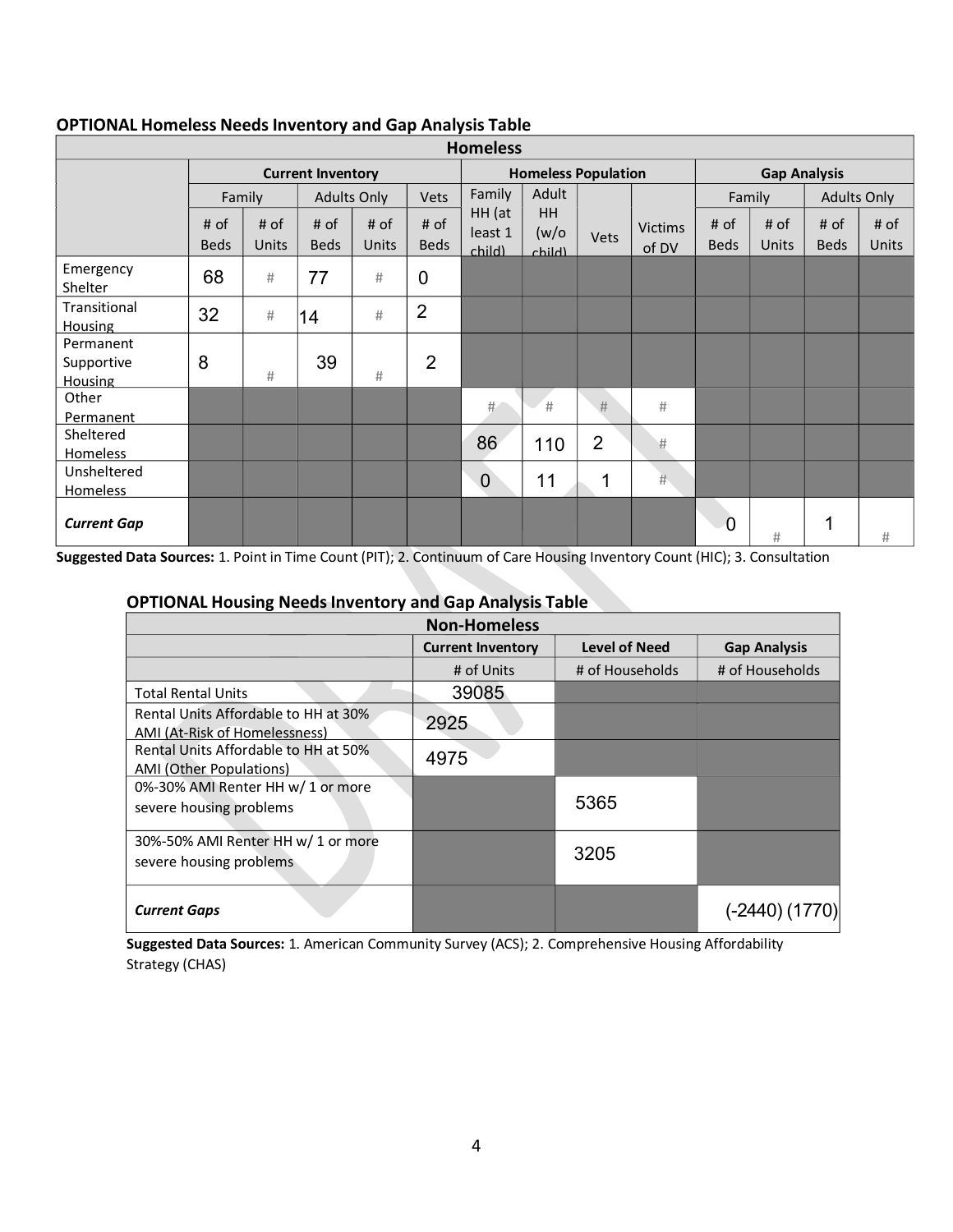#### *Describe the size and demographic composition of qualifying populations within the PJ's boundaries:*

Compared to other jurisdictions, Alexandria has a very small unhoused population. The 2021 Winter Point-in-Time count recorded only 117 homeless households. 93% of households without children were sheltered, as were 100% of households with children. The Partnership to Prevent and End Homelessness estimates there are only 11 chronically homeless persons in Alexandria. Demographically, a majority of Alexandria's unhoused population is non-Hispanic Black or African-American, with non-Hispanics whites making up most of the balance.

Alexandria also has a very small population of individuals fleeing domestic violence. The Alexandria Domestic Violence Safe House served 75 individuals between July 1, 2020 and June 30, 2021. They included 42 women, 1 man, and 32 children. For safety reasons, other demographic information about these individuals was not provided. It is also unknown how many individuals fleeing domestic or dating violence, sexual assault, stalking, or human trafficking chose not to enter the Safe House and were housed elsewhere.

More than 60% of renter households below 30% AMI are severely cost burdened as are 30% of renters between 30-50% AMI. In all, there are about 6,800 severely cost-burdened households in Alexandria, two-thirds of which are below 30% AMI.

On a population level, Hispanic households with incomes below 50% AMI are most likely to experience housing problems of any kind. In practice, these housing problems are cost burden and overcrowding as there are almost no housing units in Alexandria lacking in bathroom or kitchen facilities.

Hispanic and Black or African-American households are also disproportionally effected by severe cost burdens.

The City does not track the number of households who meet the HOME-ARP definition of "atrisk of homelessness" or "other populations," but through partnerships with Legal Services of Northern Virginia and the Alexandria Eviction Prevention Partnership it is able to identify households at imminent risk of eviction and intervene if possible. Nearly all of these households would qualify as members of the "other populations" category.

In response to trends magnified by the pandemic, the City is expanding its list of characteristics of housing instability. Previously, it was limited to overcrowded households, households who had experienced homelessness in the past, and households with special needs such as mental illness, HIV/AIDS, or substance abuse. The expanded definition includes households whose incomes are less than 50% AMI and were eligible for rent relief programs sponsored by the City of Alexandria or the Commonwealth of Virginia; households who received housing relocation assistance or utilized an eviction storage program; households with undocumented members; and low-English proficiency households. Members of the first group are usually employed in low-wage jobs susceptible to market shocks like the pandemic and are also vulnerable to large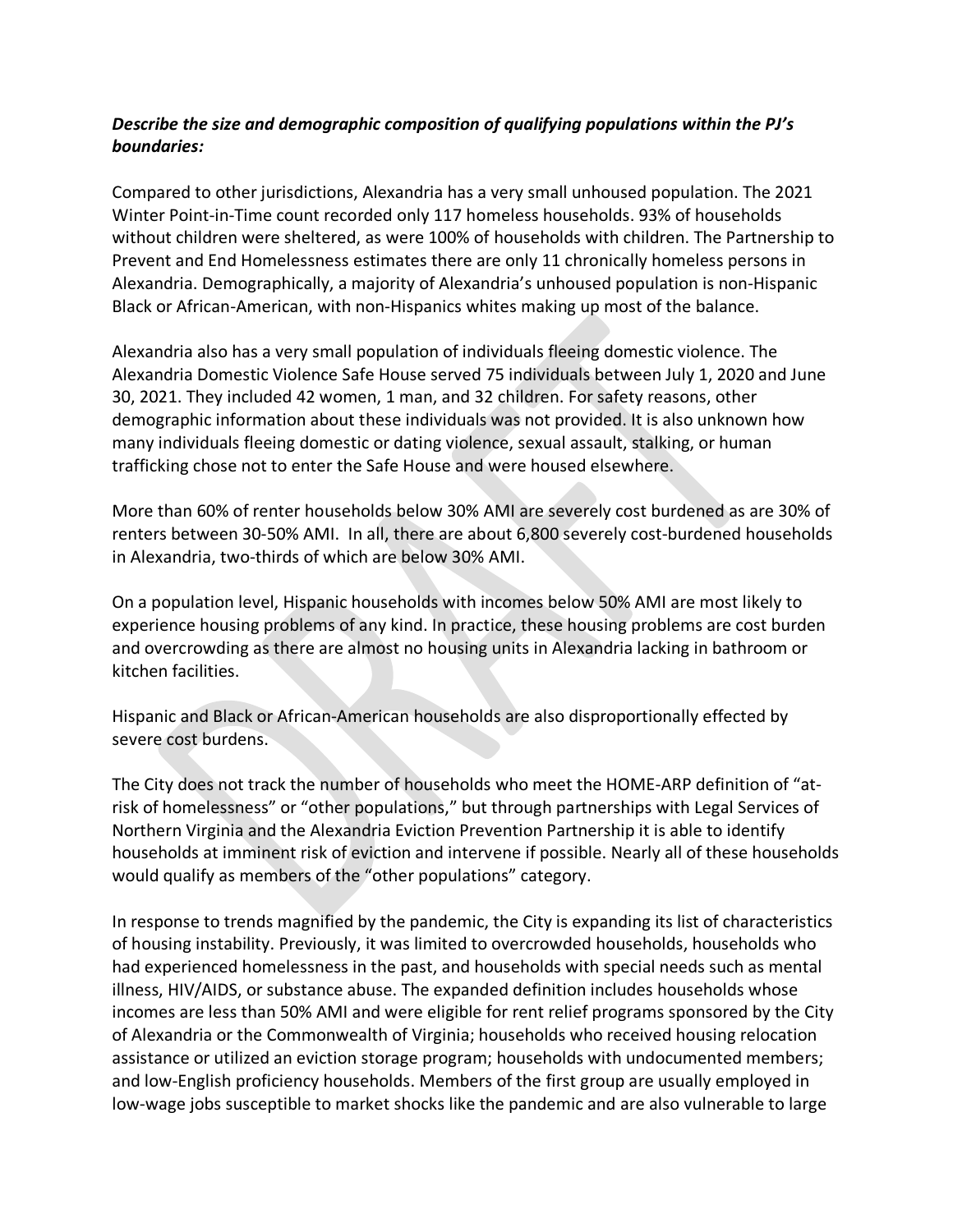increases in rent or non-renewal of leases. The second group is made up of households who relocated involuntarily or were evicted and had to find new housing. The latter two types of households tend to have precarious employment and frequently self-evict before eviction prevention counselors can assist them. Because of the precarity of all these household types, they are included in the expanded definition of characteristics of housing instability.

#### *Describe the unmet housing and service needs of qualifying populations, including but not limited to:*

- *Sheltered and unsheltered homeless populations;*
- *Those currently housed populations at risk of homelessness;*
- *Other families requiring services or housing assistance or to prevent homelessness; and,*
- *Those at greatest risk of housing instability or in unstable housing situations:*

Alexandria's homeless population is small enough that the current number of shelter beds and short-term transitional housing units is adequate to shelter every person who wishes to be sheltered, but there is a lack of available long-term transitional housing, permanent supportive housing, and housing affordable to the lowest income groups. This makes it difficult for unhoused individuals and households to move from temporary shelter to permanent housing. Most shelters are congregate shelters, though non-congregate shelter was provided for those who needed to isolate or quarantine because of COVID-19 exposure or infection. Tenant-based rental assistance is extremely difficult to obtain because of the limited number of vouchers available from the local housing authority and a waitlist that numbers in the thousands. Supportive services are provided to those who want them, but without adequate amounts of affordable housing, the services become long-term supports, not short-term measures to support those who have obtained stable housing.

Because of extremely small number of persons fleeing domestic or dating violence, sexual assault, stalking, or human trafficking in Alexandria and the limited demographic data about them, it is difficult to assess their unmet housing and service needs. The City's Domestic Violence Safe House provides non-congregate shelter at an undisclosed location. Services are available to those in the Safe House, but as with other populations, tenant-based rental assistance is extremely difficult to obtain because of the limited number of available vouchers.

While the Alexandria Department of Community and Human Services (DCHS) uses a wraparound approach to provide services and assistance to families who are on the cusp of or exiting homelessness, the lack of housing affordable to the lowest income groups is a problem that cannot be overcome solely through service delivery. Only a limited amount of tenantbased rental assistance is available through the Alexandria Redevelopment and Housing Authority's (ARHA) Housing Choice Voucher program and obtaining housing in a development with project-based vouchers is equally difficult.

Housing instability is a greater problem in Alexandria than homelessness. This is best illustrated by the number of eviction filings, judgments, and default judgments in the year before the pandemic shutdowns began. From February 2019 to February 2020, there were an average 366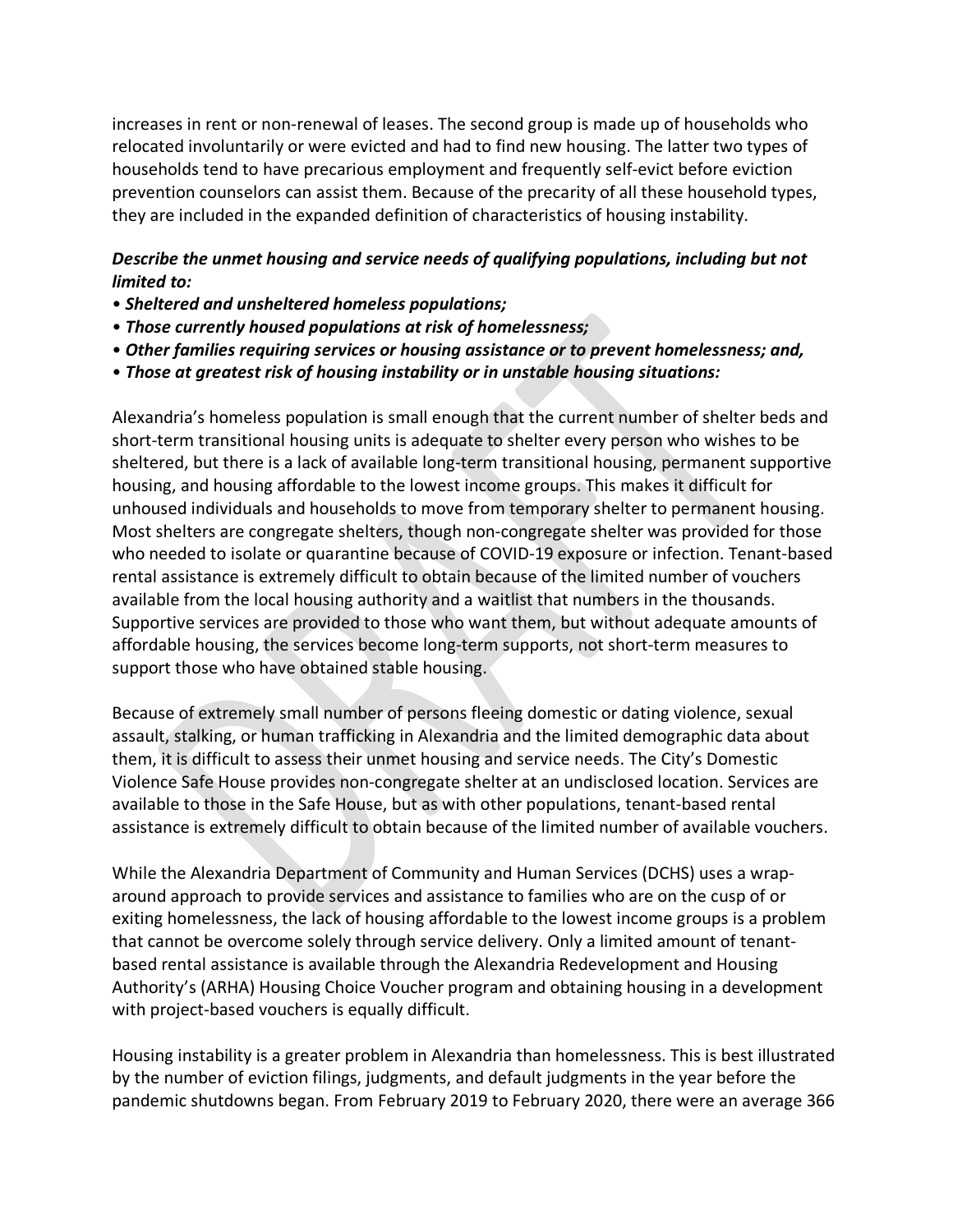of eviction filings a month, with a median of 337 filings. Over the same time period, there were an average of 134 judgments a month and a median of 131. Of these judgments, there were an average of 93 default judgments a month, with a median of 84 judgments. These numbers declined precipitously during the court closures and eviction moratoria and remain lower than pre-pandemic because of state and local eviction prevention efforts. These efforts cannot prevent landlords from choosing not to renew a household's lease or increase rents, however, which can push households out of their housing even if they are up to date on their rent.

Crowding is another sign of housing instability in Alexandria. One of the populations hardest hit by the pandemic was the Hispanic community in the Arlandria neighborhood of the city. Many households in Arlandria live in overcrowded conditions because they cannot afford rents for appropriately sized units. Sick individuals could not always isolate themselves and therefore spread COVID-19 to their entire household.

One of the reasons for crowding is the high cost of rent in the city. According to the 2019 ACS, the median gross rent in Alexandria is \$1,747, which would require a household income of \$69,880 to afford. Based on the 2019 HUD income limits for affordable units, this is 57% AMI for a four-person household. 2013-2017 CHAS data estimates there are 12,100 renter households with AMIs below 50% but only 4,975 units affordable at 50% AMI.

Supportive services exist for those who qualify as members of other populations, but they are not as coordinated as the services for other groups. Households have to locate and obtain the services on their own. As with all other populations, tenant-based vouchers are very difficult to obtain.

One of the qualifying populations who have trouble accessing services, however, are people exiting publicly funded institutions such as prisons or substance abuse treatment centers. The members of this population can find their access to housing and services is limited by any criminal histories they may have. This puts them especially at risk of homelessness.

#### *Identify and consider the current resources available to assist qualifying populations, including congregate and non-congregate shelter units, supportive services, TBRA, and affordable and permanent supportive rental housing:*

Alexandria has approximately 91 year-round shelter and transitional housing beds and 60 seasonal shelter beds for unhoused adults without children and 100 year-round shelter and transitional housing beds for homeless households with children. Most of these beds are in congregate settings, though some non-congregate facilities were established as temporary isolation and quarantine facilities for individuals who had been exposed to or had an active case of COVID-19.

Non-congregate shelter is available for persons fleeing domestic or dating violence, sexual assault, stalking, or human trafficking, as are supportive services.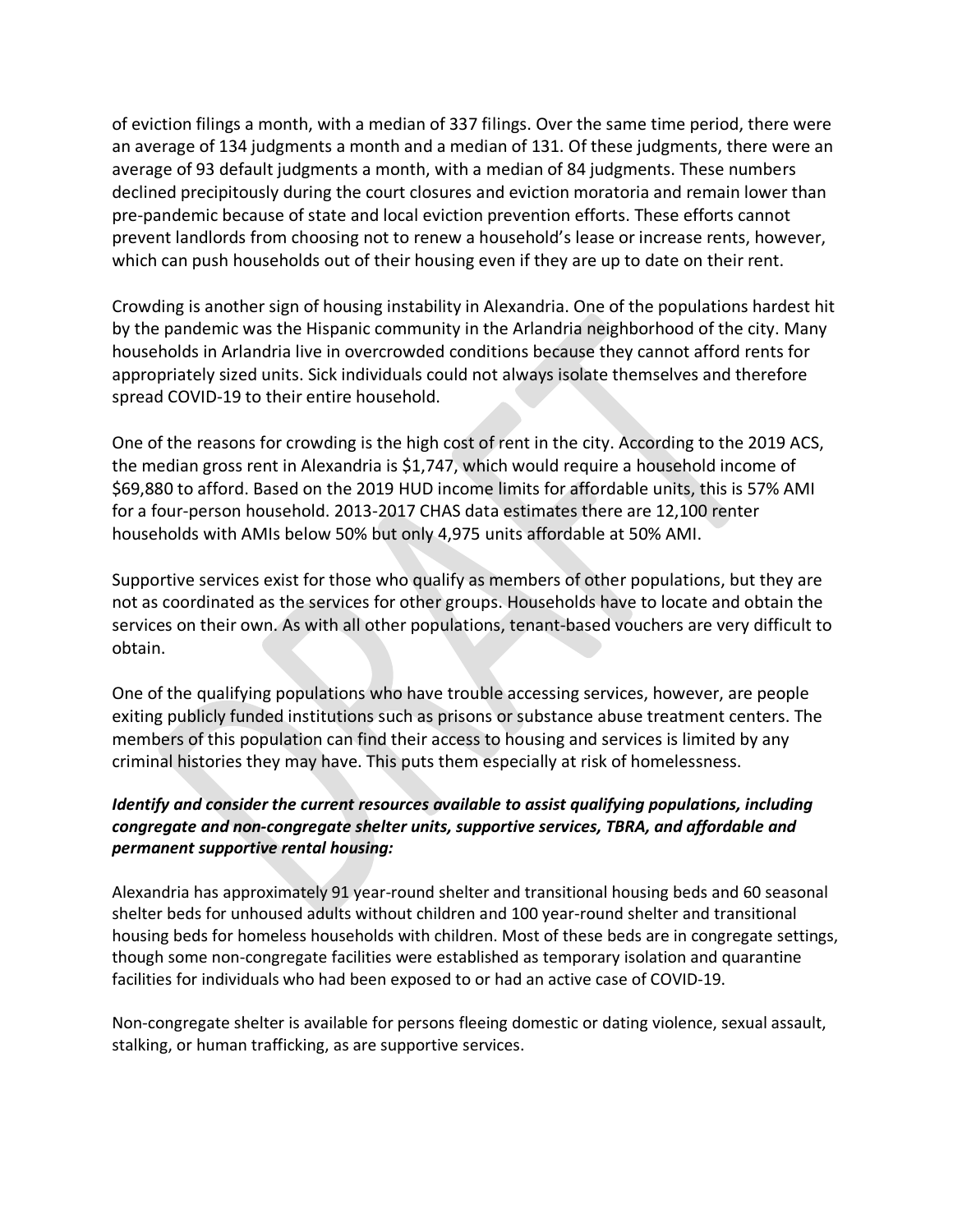DCHS and local organizations such as Carpenter's Shelter and ALIVE! provide supportive services to homeless households, households exiting homelessness, households at risk of homelessness, and other households who are referred to them or choose to self-refer. Households are given a needs assessment at intake and services are tailored for their needs. While rental assistance is not available, the City's Transitional Assistance Program provides security deposit and first month's rent to households exiting homelessness or at risk of homelessness.

Eviction prevention services in the city are coordinated by the Alexandria Eviction Prevention Partnership (AEPP). AEPP brings together staff from the Office of Housing, DCHS, Legal Services of Northern Virginia, the Alexandria Sheriff's Office, and a variety of non-profit and faith-based organizations to provide eviction prevention resources to tenants and assist them in finding other housing if needed.

A variety of services are offered by DCHS and other City of Alexandria departments to help those who are members of other populations, such as childcare with sliding-scale fees, fare free public transportation, and utility assistance. Non-profit organizations also provide many services to the community, like food distribution programs and low- or no-cost health care. A very limited number of non-profits provide services to those exiting publicly funded institutions.

Tenant-based rental assistance is only offered through tenant-based vouchers from the Alexandria Redevelopment and Housing Authority (ARHA). ARHA has an allocation of 1,935 vouchers but can fully fund only 1,760. Source-of-income is a protected class in Virginia, allowing voucher holders a range of choices when searching for a unit.

Two properties in the city have project-based vouchers through contracts administered directly by HUD. Claridge House provides 300 units restricted to seniors. The Heritage at Old Town has a HAP contract for 140 units. A limited number of units with project-based rental assistance is available at projects that have received City funding.

There are about 5,000 committed affordable rental units in the city, including 1,150 public housing units. However, many of these units are affordable at the 60% AMI level, out of reach of many members of qualifying populations. Even including buildings with rent ranges of 40- 60% AMI, there are only 519 unrestricted units affordable<sup>[2](#page-9-0)</sup> to those with incomes of 0-40% AMI.

Permanent supportive housing is even more rare, with only 45 beds available for homeless individuals. There are approximately 150 permanent supportive housing beds in the city, but most are targeted to persons with mentally ill or those with intellectual or developmental disabilities.

<span id="page-9-0"></span> $2$  Outside of public housing, most housing targeting the lowest income groups is either age-restricted, permanent supportive housing for the disabled, or transitional housing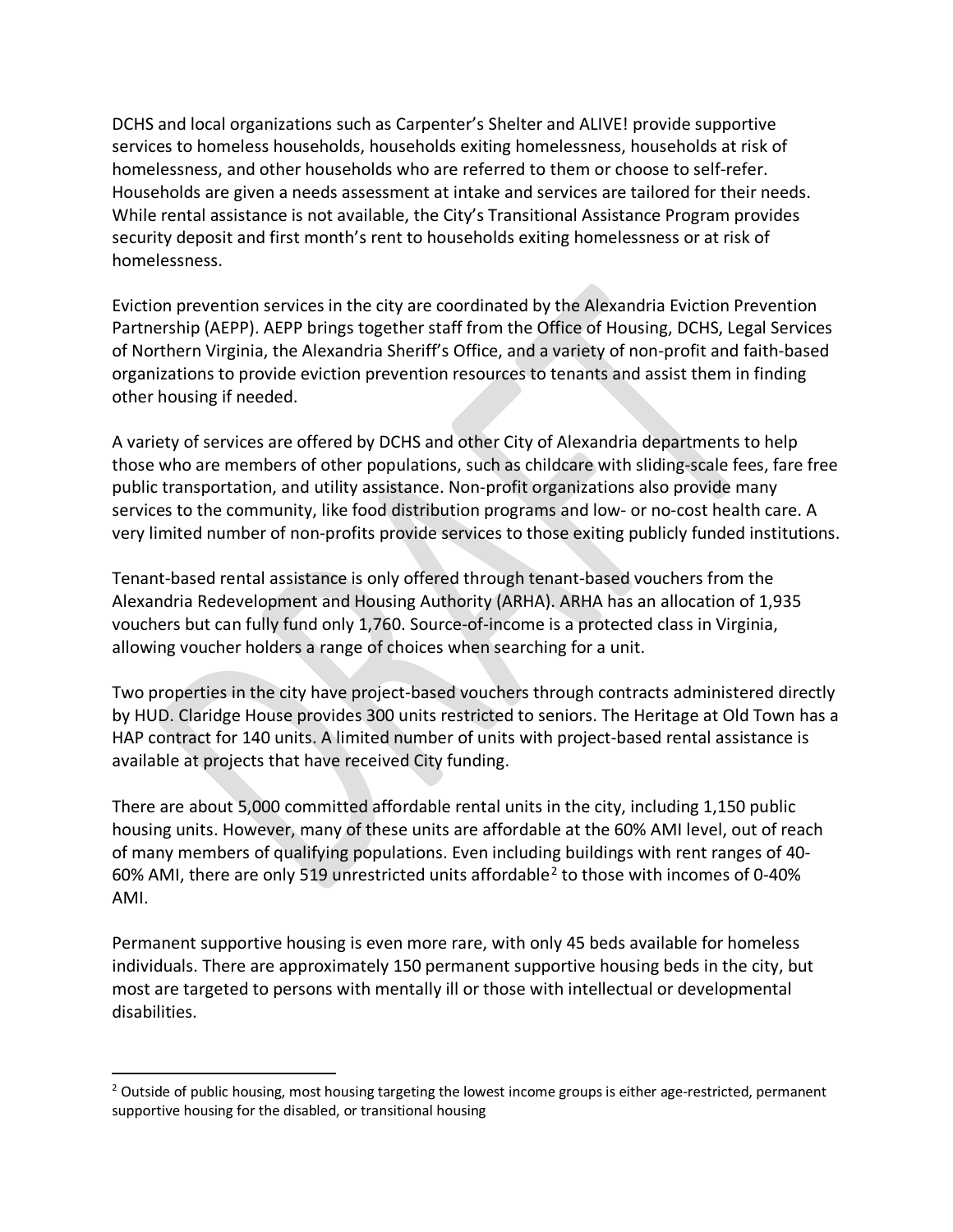#### *Identify any gaps within the current shelter and housing inventory as well as the service delivery system:*

The main gap in Alexandria's shelter and housing inventory is a lack of housing affordable to the lowest income groups. While tenant-based vouchers or committed affordable housing targeted on extremely low-income households provide some help, both of those resources are in short supply and inadequate to meet the demand.

Alexandria has sufficient shelter beds for its unhoused population<sup>[3](#page-10-0)</sup> but lacks in affordable units for those making the transition from shelters to permanent housing (which is also in limited supply). This makes it difficult to place households in housing in Alexandria without outside support. The number of permanent supportive units is also far below the demand. For every opening in a support housing program there are five to ten applicants.

While Alexandria is working to preserve and increase its stock of affordable housing, the number of committed affordable units in the city is far below the demand. The number of market-affordable units available in the city has dropped dramatically in the last twenty years, driving up demand for affordable units and forcing many low-income households to either relocate outside the city, live in overcrowded conditions to afford the rent, or become rentburdened.

More than 60% of renter households below 30% AMI are severely cost burdened as are 30% of renters between 30-50% AMI. In all, there are about 6,800 severely cost-burdened households in Alexandria. In comparison, there are approximately 3,800 committed affordable units in the city. Many of these units have long waitlists of households in need of affordable housing.

In addition to cost burden, crowding is a problem for lower-income households. Often multiple families will share one unit or large families will occupy units with insufficient space for the household.

Tenant-based rental assistance is only available through the Housing Choice Voucher program. The supply of vouchers is limited and ARHA's current waitlist has  $31,000$  households on it<sup>[4](#page-10-1)</sup>.

Alexandria has a fairly well-coordinated service delivery system for homeless households, households at-risk of homelessness, and those fleeing domestic violence. Households in need of assistance will be referred to the Department of Community and Human Services for comprehensive assessments of their needs and provided with resources tailored for their needs. Households can self-refer or referrals can come through shelters, schools, churches, and other social service providers. Households in other populations can still obtain services, but it is more difficult because wrap-around services are not provided for them.

<span id="page-10-0"></span><sup>&</sup>lt;sup>3</sup> Based on the average number of unhoused persons per night as reported by the Partnership to Prevent and End Homelessness

<span id="page-10-1"></span><sup>4</sup> This is the length of the combined public housing and Housing Choice Voucher waitlist.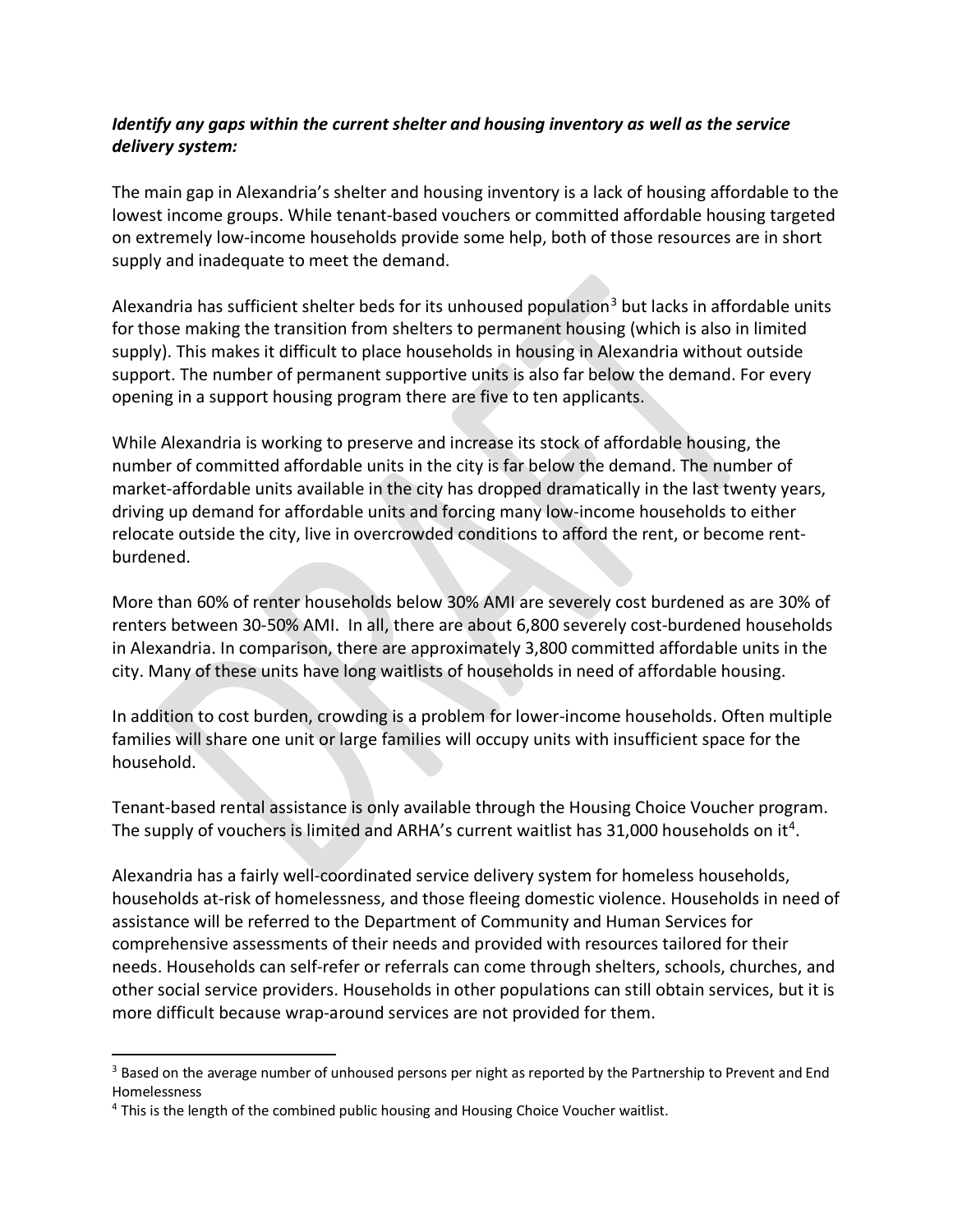# *Identify the characteristics of housing associated with instability and an increased risk of homelessness if the PJ will include such conditions in its definition of "other populations" as established in the HOME-ARP Notice:*

Any household below 50% AMI which was eligible for Alexandria's COVID-19 Emergency Rental Assistance Program (ERAP) or Virginia's Rent Relief Program (RRP) (whether they successfully applied or not) will be included in the other populations which qualify for HOME-ARP assisted units. These households are at high risk of housing instability because they have limited assets, are typically cost-burdened, and generally live paycheck-to-paycheck. Even a temporary loss of income can result in eviction or other loss of housing. Households who have received assistance from a relocation coordinator or eviction storage program will also be eligible as they have recently experienced housing instability and may have difficulty securing future housing. Households with at least one undocumented member or having low-English proficiency will also be considered at increased risk of homelessness because of their difficulties obtaining employment and housing.

#### *Identify priority needs for qualifying populations:*

The priority need for all qualifying populations is housing affordable to those with incomes of less than 40% AMI.

The next greatest need for all qualifying populations is tenant-based rental assistance as it allows those in the lowest income groups afford market-rate housing.

For homeless households, the third greatest need is non-congregate shelter as part of a "Housing First" model of homelessness reduction. For all other qualifying populations, supportive services are the greatest need.

#### *Explain how the level of need and gaps in its shelter and housing inventory and service delivery systems based on the data presented in the plan were determined:*

Data from the 2013-2017 Comprehensive Housing Affordability Strategy (CHAS), the 2015-2019 American Community Survey (ACS), and the City's own records show a large demand for housing affordable at the lowest income levels and a small supply available. This gap cuts across qualifying populations.

A need for tenant-based rental assistance also cuts across qualifying populations. The limited supply of vouchers available and the length of the waiting list illustrate this need.

The City has an adequate amount temporary congregate shelter for its current population of unhoused people (based on the 2021 Point-in-Time count) but lacks in the amount of affordable appropriate permanent shelter for them, leaving them in limbo. An increase in the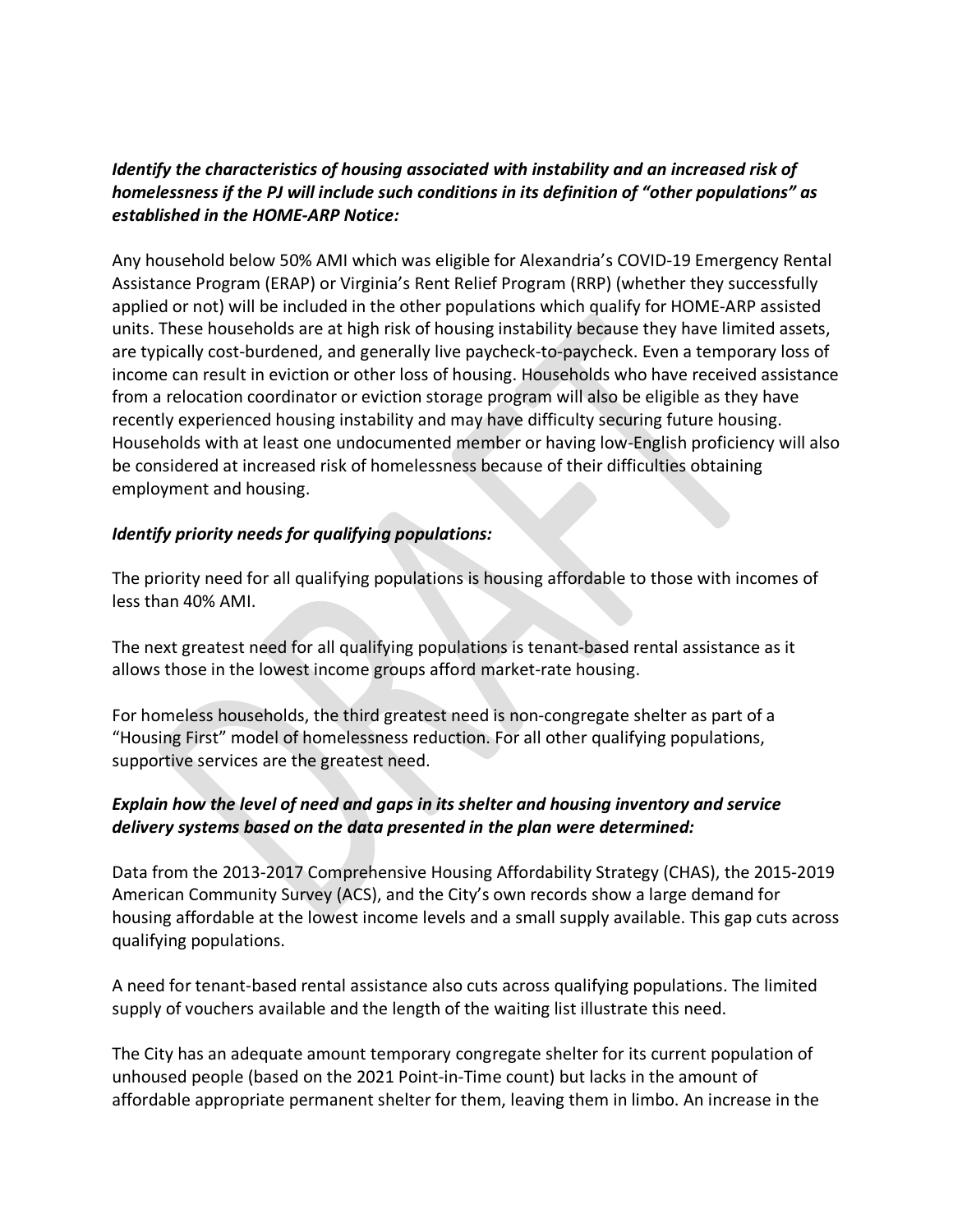amount of non-congregate shelter available would be beneficial in that it would provide another rung in the ladder to permanent shelter.

While service delivery for some members of other populations is imperfect, most households in qualifying populations can access coordinated service delivery systems. However, these services are in constant demand, straining resources. Bolstering those resources would allow for more assistance to be given.

# **HOME-ARP Activities**

*Describe the method for soliciting applications for funding and/or selecting developers, service providers, subrecipients and/or contractors and whether the PJ will administer eligible activities directly:* 

As part of its consultation process with groups, agencies, and organizations serving qualifying populations, the City solicited program ideas and worked with groups who asked for HOME-ARP support to refine these ideas and determine if they could benefit from HOME-ARP funding in both the short and long-term.

The City is aware there are currently multiple affordable housing projects underway or being planned in Alexandria, but most of them have only a small number of units designed as deeply affordable. However, there is one project where one-quarter of the units will be affordable at 40% AMI. As such a deep level of affordability can only be supported through subsidies, the City has selected this project for HOME-ARP funding in order to achieve its stated goal of providing more units for the lowest-income levels.

The City also consulted with providers of supportive services, including those who focus on persons exiting publicly funded institutions. While some providers focused on providing permanent supportive housing, others used a service delivery system with a focus on providing services, including housing, on a time-limited basis while their clients gained self-sufficiency and obtained permanent housing. In order to use HOME-ARP funds to benefit the greatest number of individuals, the City will work with providers who use the time-limited model.

*If any portion of the PJ's HOME-ARP administrative funds were provided to a subrecipient or contractor prior to HUD's acceptance of the HOME-ARP allocation plan because the subrecipient or contractor is responsible for the administration of the PJ's entire HOME-ARP grant, identify the subrecipient or contractor and describe its role and responsibilities in administering all of the PJ's HOME-ARP program:* 

No funds were provided to a contractor or subrecipient.

*PJs must indicate the amount of HOME-ARP funding that is planned for each eligible HOME-ARP activity type and demonstrate that any planned funding for nonprofit organization operating*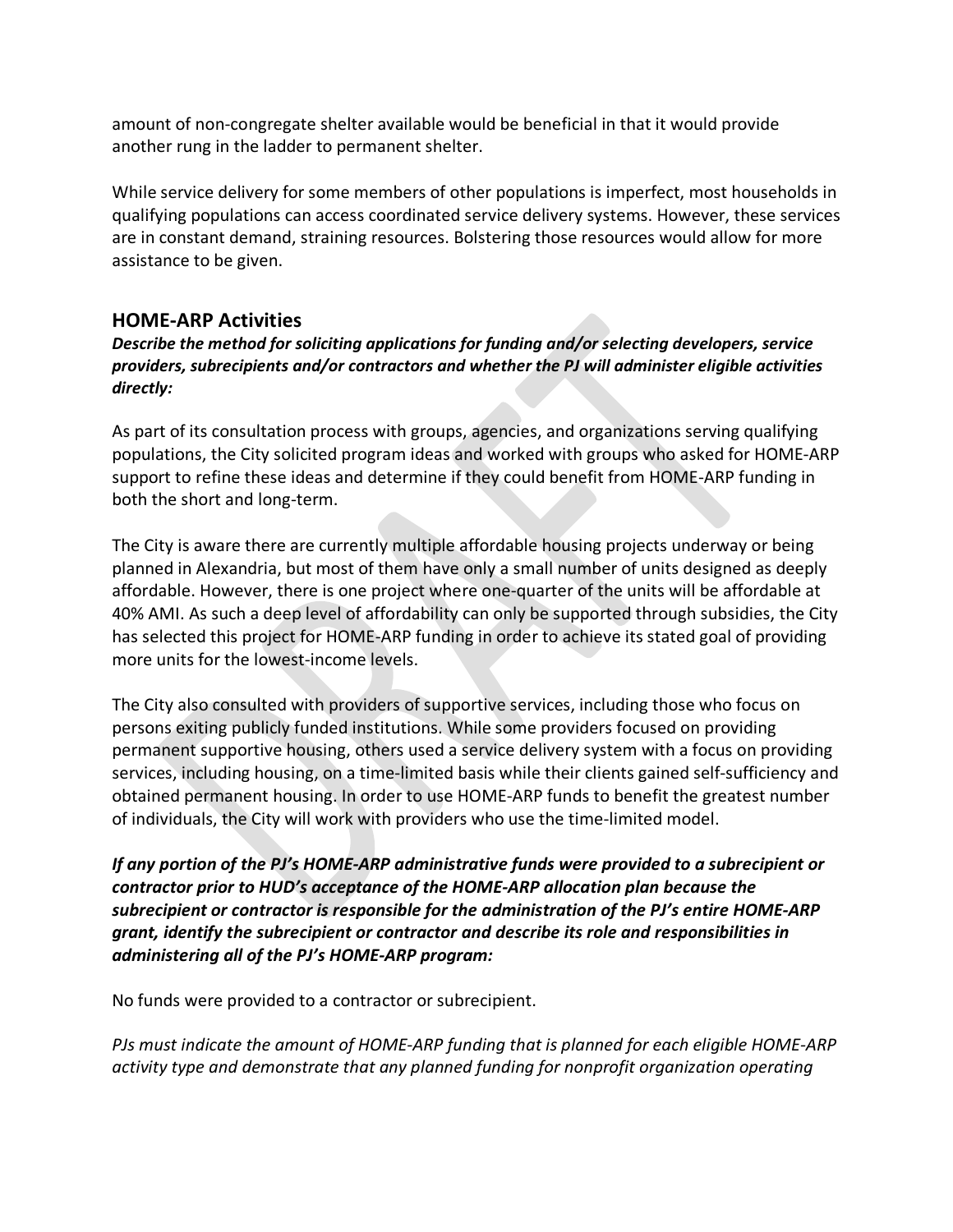*assistance, nonprofit capacity building, and administrative costs is within HOME-ARP limits. The following table may be used to meet this requirement.* 

# **Use of HOME-ARP Funding**

| <b>Funding Amount</b>                                     |             | <b>Percent of</b><br>the Grant | <b>Statutory Limit</b> |
|-----------------------------------------------------------|-------------|--------------------------------|------------------------|
| <b>Supportive Services</b>                                | \$224,322   |                                |                        |
| Acquisition and Development of<br>Non-Congregate Shelters | \$#         |                                |                        |
| <b>Tenant Based Rental Assistance</b><br>(TBRA)           | \$#         |                                |                        |
| Development of Affordable Rental<br>Housing               | \$1,906,734 |                                |                        |
| Non-Profit Operating                                      | \$#         | $# \%$                         | 5%                     |
| <b>Non-Profit Capacity Building</b>                       | \$#         | $#$ %                          | 5%                     |
| <b>Administration and Planning</b>                        | \$112,161   | #%                             | 15%                    |
| <b>Total HOME ARP Allocation</b>                          | \$2,243,216 |                                |                        |
|                                                           |             |                                |                        |

# *Describe how the characteristics of the shelter and housing inventory, service delivery system, and the needs identified in the gap analysis provided a rationale for the plan to fund eligible activities:*

The main needs identified in the gap analysis that qualify as eligible activities are housing production, tenant-based rental assistance, and supportive services for certain subsets of qualifying populations. The City has chosen to prioritize housing production and supportive services, as these will be the most efficient use of HOME-ARP resources. The production of new units will provide housing for those in the lowest-income groups for a long period of time. Supportive services for those exiting publicly funded institutions will assist those who traditionally have a difficult time obtaining services and housing but will also be time-limited to allow for more households to be served. The desire to serve as many households as possible is why time-limited services we chosen over tenant-based rental assistance as a gap to be filled; a household's need for rental assistance might be indefinite, while services that are linked to a set time period or goal allow for turnover. Tenants who receive rental assistance might also need assistance that continues beyond the amount of time that can be funded, while timelimited services can be phased out as funds become depleted.

# **HOME-ARP Production Housing Goals**

#### *Estimate the number of affordable rental housing units for qualifying populations that the PJ will produce or support with its HOME-ARP allocation:*

120 units of housing at 40% AMI will be supported with HOME-ARP funds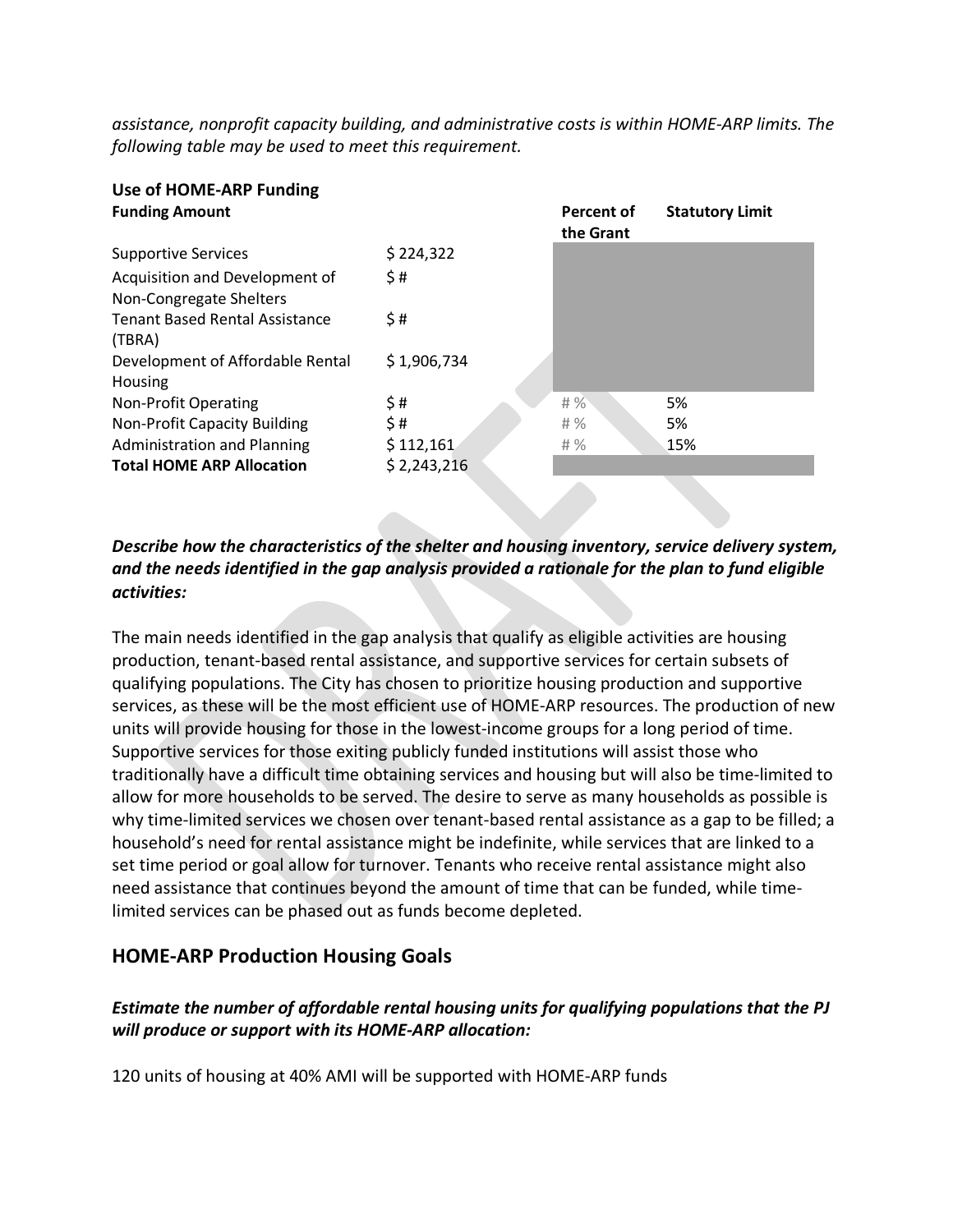#### *Describe the specific affordable rental housing production goal that the PJ hopes to achieve and describe how it will address the PJ's priority needs:*

Alexandria's Housing Master Plan set a goal of 2,000 units of affordable housing constructed or preserved between 2015-2025. These units will help Alexandria achieve that goal as well provide housing for low-income households and households at risk of housing instability. Alexandria is also part of the Metropolitan Washington Council of Governments regional housing initiative and has committed to providing 2,250 new units of housing by 2030, with 75% of those units affordable to low-income households. Increasing the number of affordable units is also included Alexandria's Consolidated Plan with "Equitable Access to Housing" as a Priority Need for the City.

# **Preferences**

*Identify whether the PJ intends to give preference to one or more qualifying populations or a subpopulation within one or more qualifying populations for any eligible activity or project: • Preferences cannot violate any applicable fair housing, civil rights, and nondiscrimination requirements, including but not limited to those requirements listed in 24 CFR 5.105(a). • PJs are not required to describe specific projects to which the preferences will apply.*

Preference for housing will be given to qualifying households living in overcrowded conditions, severely cost-burdened households under 50% AMI, and/or households under 50% AMI who were eligible for City or State emergency rental assistance.

Supportive service programs will have a preference for individuals exiting publicly funded institutions of care.

*If a preference was identified, explain how the use of a preference or method of prioritization will address the unmet need or gap in benefits and services received by individuals and families in the qualifying population or category of qualifying population, consistent with the PJ's needs assessment and gap analysis:* 

The categories identified as preferenced for housing are all groups who were heavily affected by the pandemic, both by business closures and COVID-19 infections. The loss of income caused by business disruptions pushed many of these households into a state of housing instability and a risk of homelessness because of it.

Individuals leaving publicly funded institutions are often excluded from service delivery systems and housing assistance programs. As HOME-ARP is one of the few programs to explicitly include this population in its list of eligible populations establishing a preference will fill a gap in existing assistance programs.